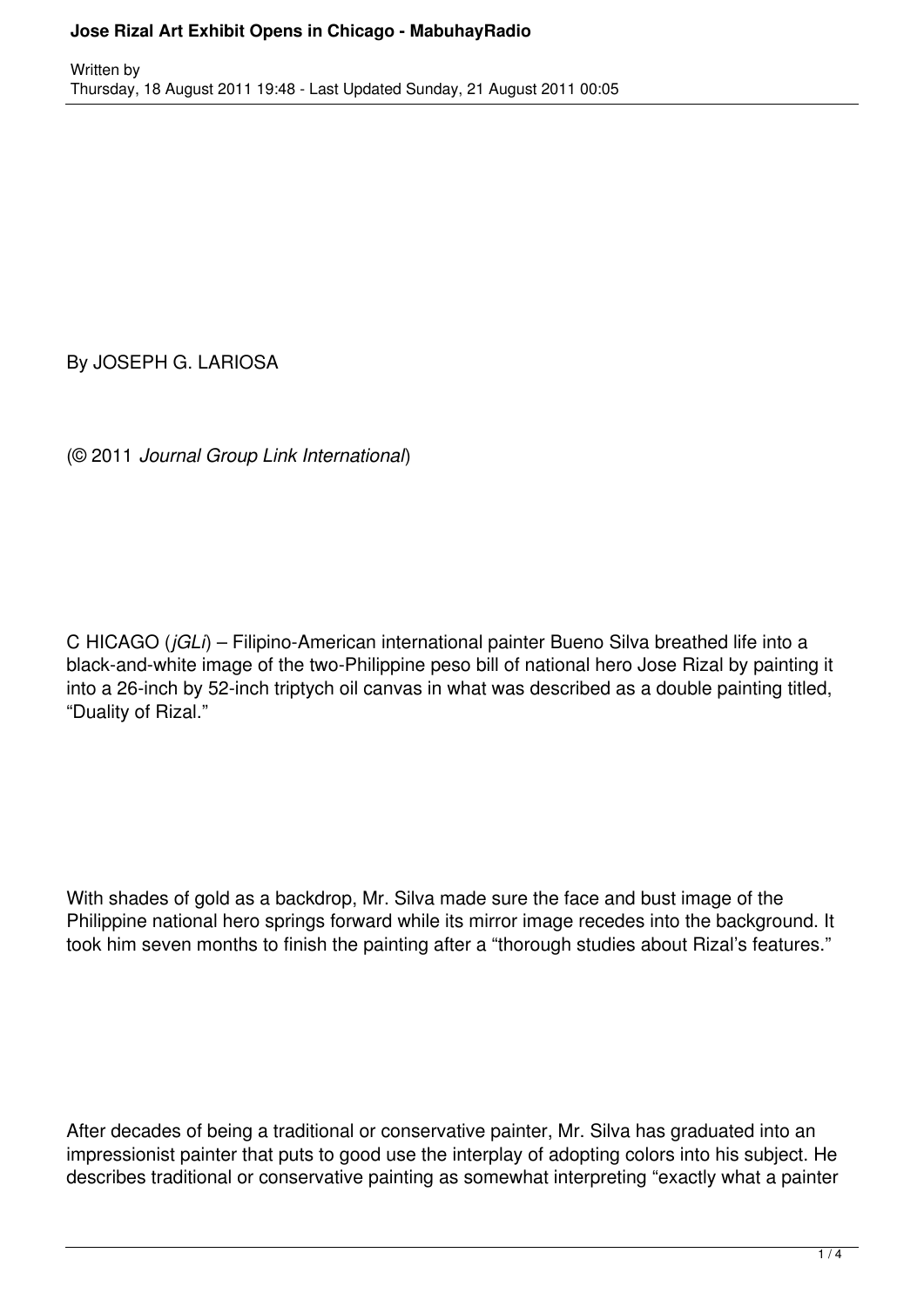## **Jose Rizal Art Exhibit Opens in Chicago - MabuhayRadio**

Written by Thursday, 18 August 2011 19:48 - Last Updated Sunday, 21 August 2011 00:05

sees from a person or nature."

After 25 years of painting in Chicago, the 73-year-old Mr. Silva confessed that he is now treading on expressionism, where a painter expresses himself towards a subject matter. "It is like getting the soul of the subject matter."

The Rizal's bust painting of Mr. Silva is just one of the nine paintings now on display at the street-level floor of the Daley Center at 50 West Washington Street in Downtown, Chicago until Aug 24th.

Other painters of Rizal-oriented subjects are Willi Buhay, Paul Cainto Balan, ERBU (Eve Red Buhay), Silva's son, Eulalio Fabie de Silva, Susan Alforque Silvano and Sherie Sloane.

## **ART EXHIBIT INAUGURATED AUG. 15TH**

C onsul General Leo M. Herrera-Lim inaugurated the Art Exhibit of Seven Fil Am Visual Artists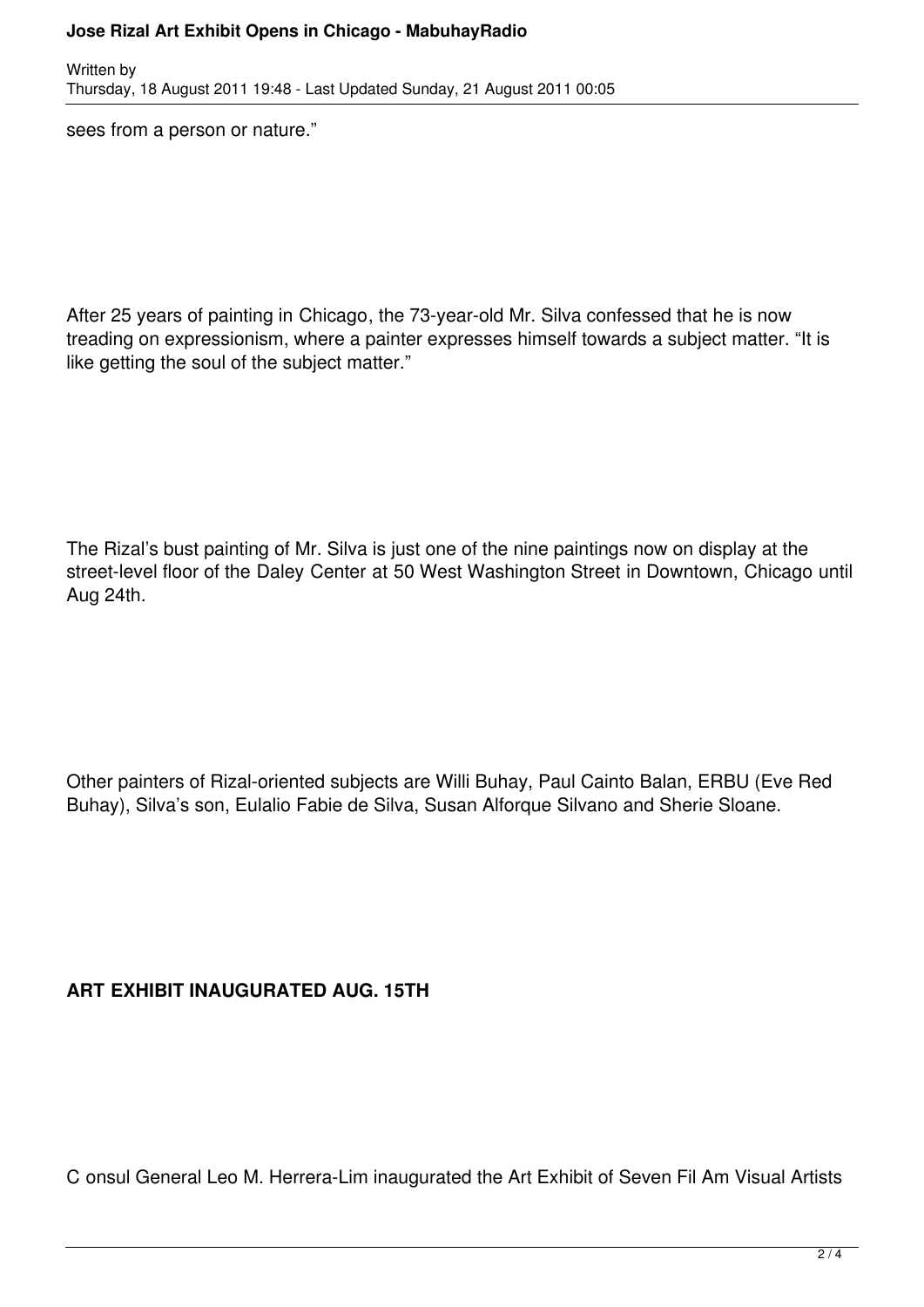## **Jose Rizal Art Exhibit Opens in Chicago - MabuhayRadio**

Written by Thursday, 18 August 2011 19:48 - Last Updated Sunday, 21 August 2011 00:05

of Chicago last Monday, Aug. 15th, in a celebration called "The Philippine Renaissance Man, Jose Rizal."

While ERBU has "Rizal's Window," an acrylic, 20-inch by 24-inch canvas; Willi R. Buhay has his young "Rizal" with arms of a woman believed to be Rizal's mother wrapped around him as he looks at a lamp; Paul Cainto Balan's 24-inch by 18-inch pen and ink drawings titled "Rizal's Four Traits" and "Bella Esperanza de la Patria Mia" (Beautiful Hope of the Motherland); Eulalio Fabie de Silva's 32-inch by 40-inch oil on canvas, "Rizal, Beyond The Stinky Fish;" Susan Alforque Silvano's "Rizal: A Tourist in Chicago, 1888" and "The Renaissance Man," on 18-inch by 24-inch watercolors on paper; and Sherie Sloane's "Maria Clara," "Jose Rizal," and "Sisa," all on 18-inch by 24-inch on acrylic on canvases.

Bueno Silva, considered "dean" of Fil Am Chicago-based artists, said the art exhibits by his group is their tribute to the 150th birth anniversary of Dr. Rizal. "Rizal had done a lot of good things to the Filipinos and the Philippines. It is just fitting that we return the favor by celebrating his heroism thru our art presentations," Mr. Silva added.

The Filipino and mainstream community will have a chance to view the exhibit during office hours from now until August 24.

Some members of the diplomatic corps and other officials of the Philippine Consulate, namely, Deputy Consul General Orontes V. Castro, Vice Consul Alena Grace S. Borra and cultural